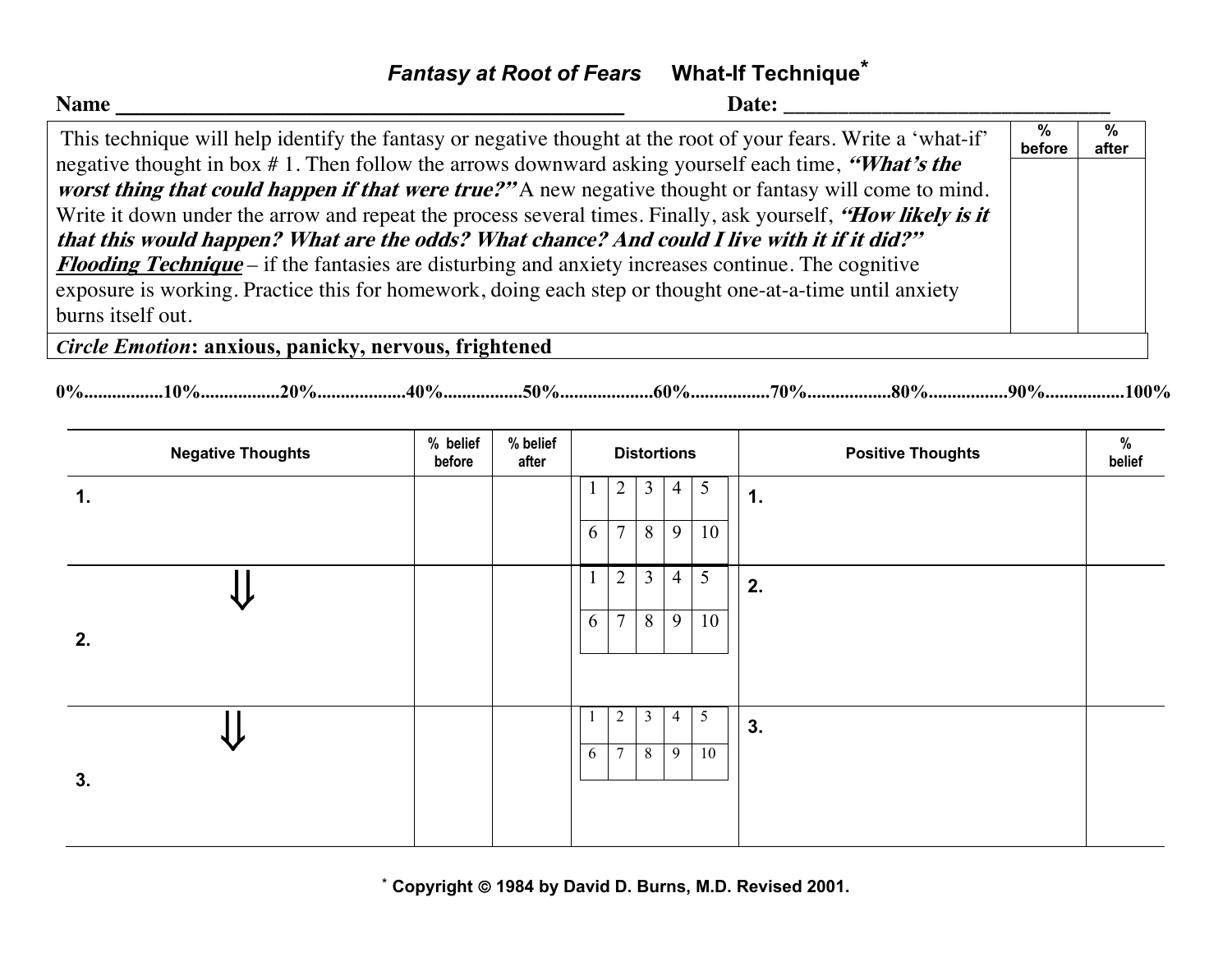|                  |  | $\mathbf{I}$ | $\sim$ | ້            | -4 | ◡  | 4. |
|------------------|--|--------------|--------|--------------|----|----|----|
| $\sqrt{ }$<br>т. |  | $\sigma$     |        | ◡<br>$\circ$ | Q  | 10 |    |